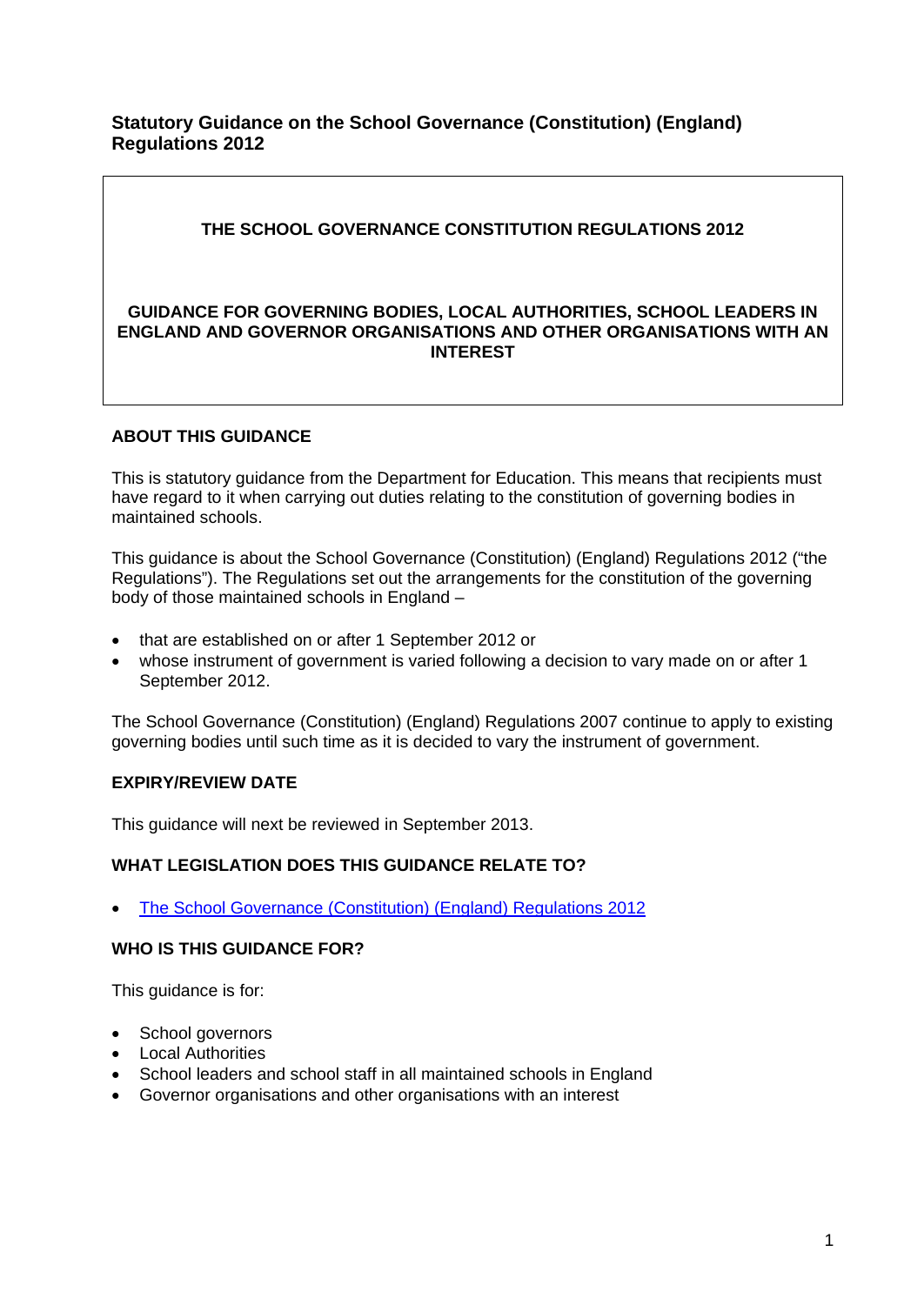# **KEY POINTS**

- The Regulations allow governing bodies constituted on or after 1<sup>st</sup> September 2012 to have a minimum size of seven members<sup>[1](#page-1-0)</sup>, rather than nine as under the Constitution Regulations 2007
- The governing body should ensure that it has the skills needed to conduct the governing body's business effectively
- The method of appointing the local authority governor has been amended
- A new definition of co-opted governor has been introduced
- The role of sponsor governor has been removed.

# **THE REGULATIONS EXPLAINED**

The Regulations, and so this Guidance, cover four aspects of the arrangements for the constitution of governing bodies:

- the description of the different categories of governor
- how governing bodies are to be constituted
- terms of office, removal and disqualification of governors, and
- instruments of government.

# **CATEGORIES OF GOVERNOR (Part 2 of and Schedules 1 - 3 to the Regulations)**

Sections 1.1 to 1.8 summarise the provision made in the Regulations for the various categories of governor. The categories applicable to each school are shown at Annex A. Information about disqualification is in section 3.2.

# **1.1 Parent governors (regulation 6 and Schedule 1)**

Parents, including carers, of registered pupils at the school at the time of election are eligible to stand for election as parent governors.

Parent governors are elected by other parents at the school.

Schools must make every reasonable effort to fill parent governor vacancies through elections.

The governing body can appoint parent governors where–

- not enough parents stand for election,
- at least 50% of the registered pupils at the school are boarders and it is not reasonably practicable to elect or,
- in the case of community special or foundation schools established in a hospital, it judges that an election is impractical.

The method of appointment is set out in paragraphs 10 and 11 of Schedule 1 to the Regulations.

Parent governors may continue to hold office when their child leaves the school.

<span id="page-1-0"></span><sup>&</sup>lt;sup>1</sup> Subject to the requirements regarding foundation governors in qualifying foundation schools and voluntary aided schools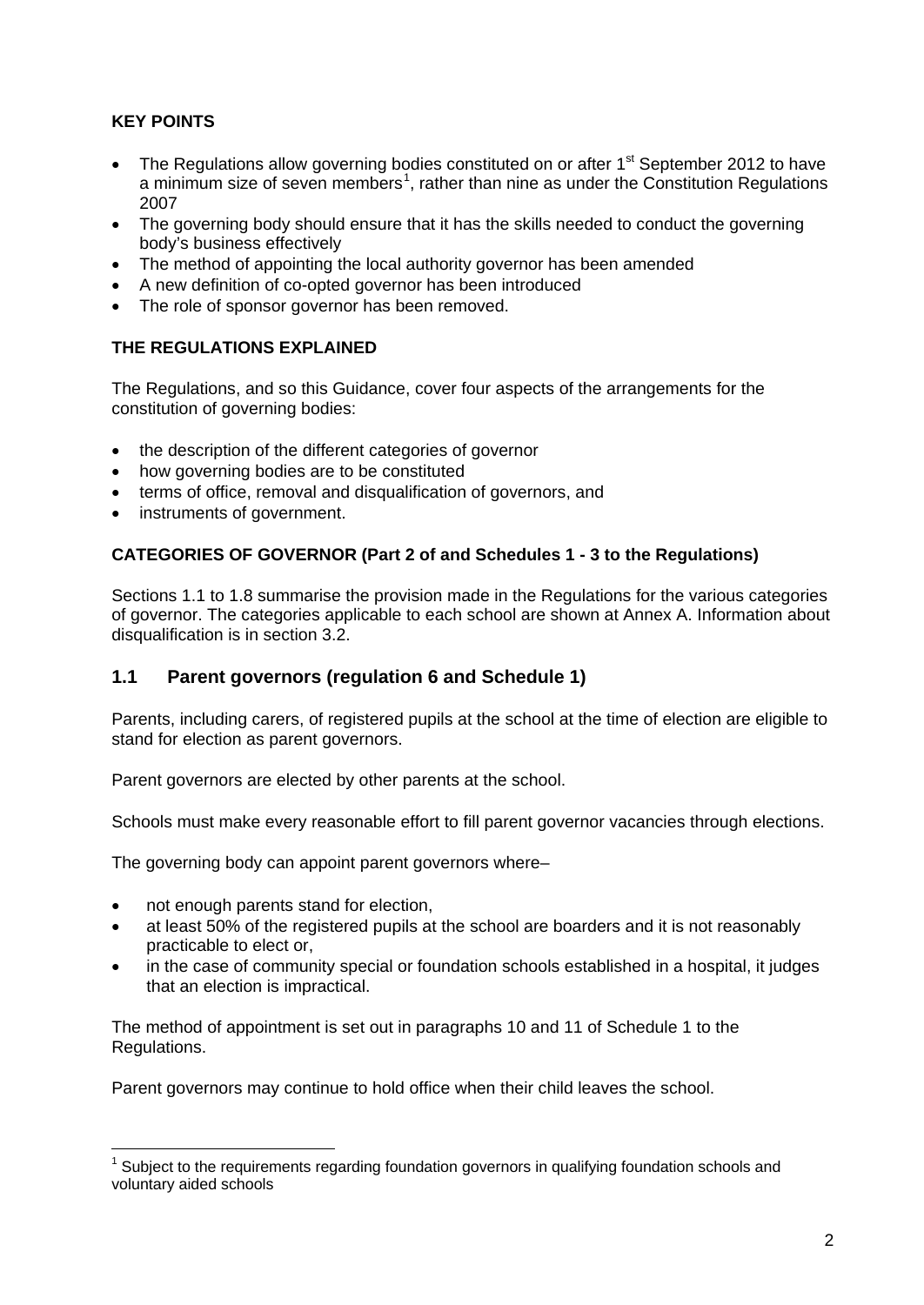# **1.2 Staff governors (regulation 7 and Schedule 2)**

Teaching and support staff who, at the time of election, are employed by either the governing body or the local authority to work at the school under a contract of employment, are eligible to be staff governors.

Staff governors are elected by the school staff.

Staff governors cease to hold office when they cease to work at the school.

## **1.3 The head teacher**

The head teacher is a member of the governing body by virtue of their office.

The head teacher may at any time resign as a governor, and withdraw their resignation, in both cases by telling the clerk in writing.

### **1.4 Local authority governors (regulation 8)**

Local authority governors are nominated by the local authority but appointed by the governing body.

The local authority can nominate any eligible person as a local authority governor, but it is for the governing body to decide whether their nominee meets their eligibility criteria.

An individual eligible to be a staff governor at the school may not be appointed as a local authority governor.

#### **1.5 Foundation governors (regulation 9)**

Foundation governors are either appointed or take the role by virtue of an office that they hold.

Where appointed, appointment is made by the person entitled under the instrument of government (usually the school's founding body, church or other organisation) and for the purpose of securing –

- in all cases, that the school's character (including religious character where it has one) is preserved and developed; and
- b) where the school has a foundation, that the school is conducted in accordance with the foundation's governing documents.

If an ex officio foundation governor is unwilling or unable to act as a governor or has been removed from office under regulation 21(1) then a substitute governor can be appointed.

#### **1.6 Partnership governors (regulation 10 and Schedule 3)**

Partnership governors are appointed by the governing body.

Only those with the skills needed to contribute to the effective governance and success of the school are eligible for nomination and appointment.

The number of partnership governors required on the governing body is set out in the instrument of government.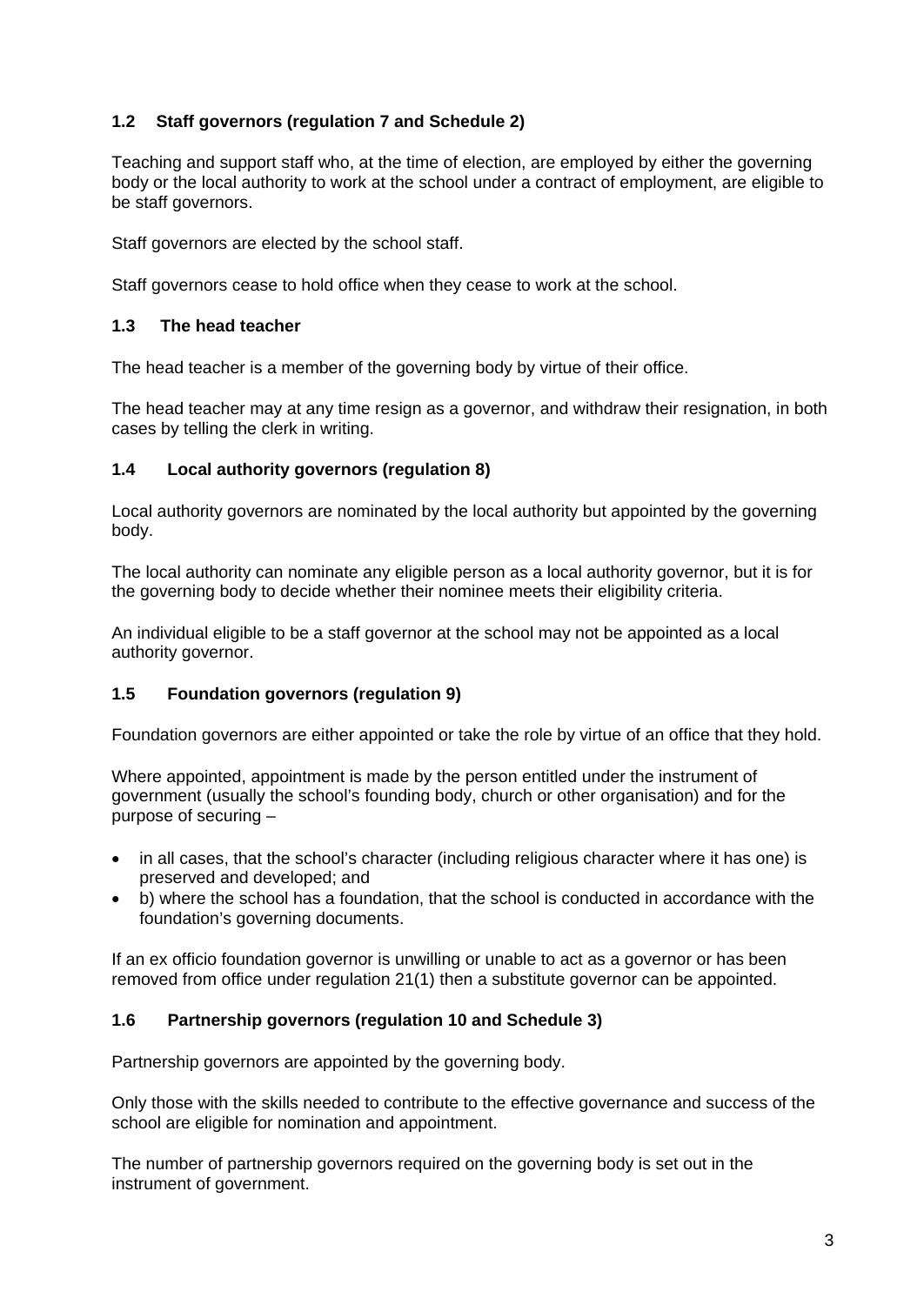The governing body must first try to appoint partnership governors from those nominated –

- where the school has a religious character  $-$ 
	- $\circ$  by the "appropriate diocesan authority" in the case of a Church of England or Roman Catholic school, and
	- o by the "appropriate religious body" in any other case; and,
- where the school does not have a religious character, by the parents of registered pupils at the school and such others in the community as it considers appropriate (for example, staff, community organisations and other local bodies).

Where the governing body cannot fill all the vacant posts from among the nominees, either because there were not enough or because they rejected some of the nominees as ineligible, then the governing body can fill those posts from among persons nominated by governors.

Where the governing body makes an appointment having rejected nominees as ineligible then they must put their decision and reasons not to appoint in writing to:

- the local authority
- the person or body who nominated the rejected individual, and
- the person rejected.

## **1.7 Co-opted governors (regulation 11)**

Co-opted governors are appointed by the governing body.

Co-opted governors are people who in the opinion of the governing body have the skills required to contribute to the effective governance and success of the school.

#### **1.8 Associate members (regulation 12)**

Associate members are appointed by the governing body to serve on one or more governing body committees and attend full governing body meetings. They are not governors but bring expertise and experience which can add to that provided by the governor membership.

The definition of associate member is wide and pupils, school staff and people who want to contribute specifically on issues related to their area of expertise (finance, for example) can be appointed as associate members.

# **2. CONSTITUTION OF GOVERNING BODIES (Part 3 of the Regulations)**

This section explains how the governing body of every maintained school must be constituted. The table at Annex A shows the constitution of governing body by category of governor.

#### **2.1 Requirements for all maintained schools (regulation 13)**

The total number of governors in all schools must be no fewer than seven. There is no upper limit but we recommend that the governing body consider whether a smaller number of governors would allow business to be conducted more effectively.

The governing body must include –

- at least two parent governors
- the head teacher unless the head teacher resigns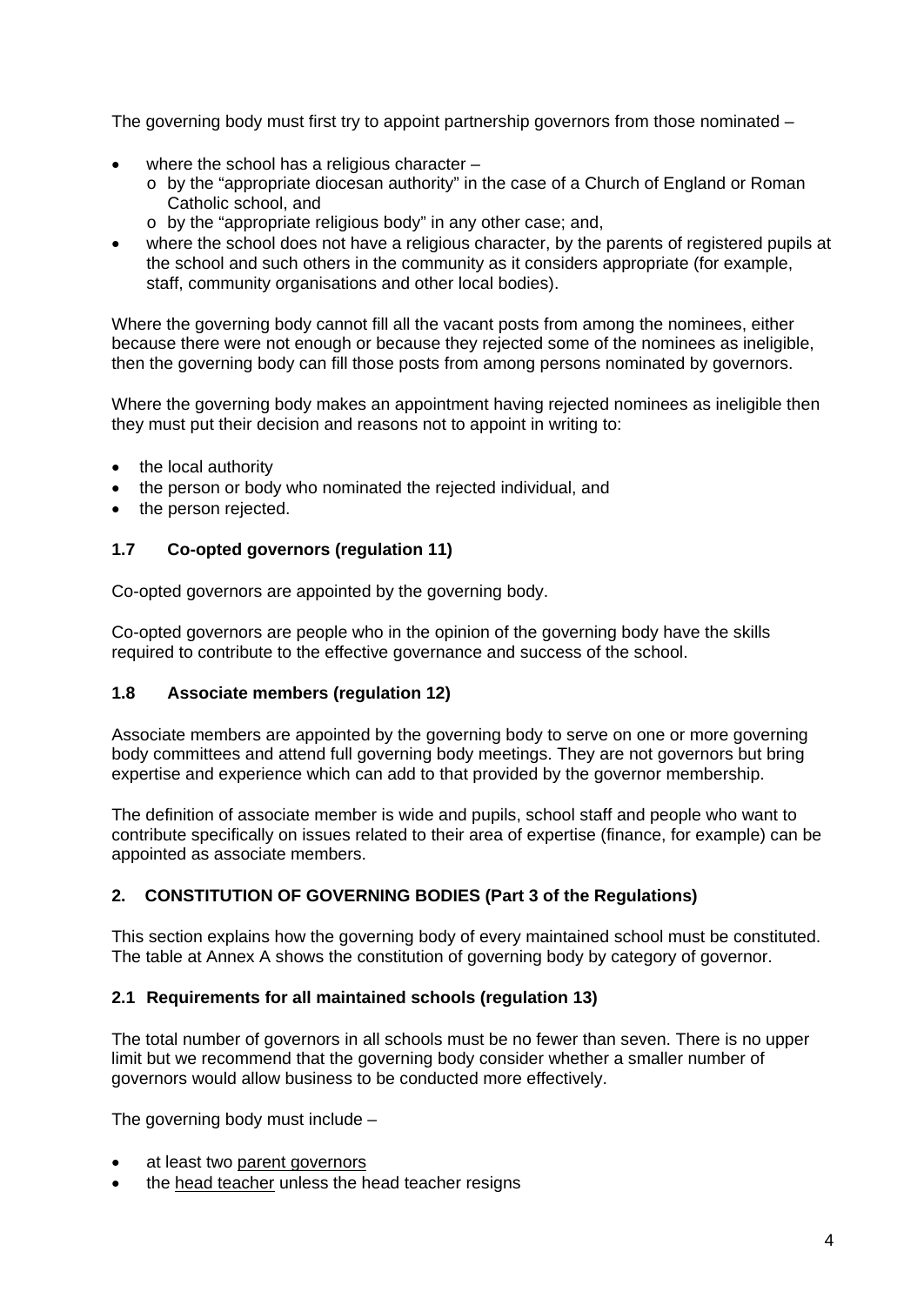- one staff governor
- one local authority governor.

The governing body may appoint as many co-opted governors as they consider necessary but the number of co-opted governors who are eligible to be elected or appointed as staff governors under Schedule 2 must not, when counted with the one staff governor and the head teacher, exceed one-third of the total membership of the governing body.

The governing body of a foundation or voluntary school may also appoint additional co-opted governors as they deem necessary.

## **2.2 Additional requirements for foundation and voluntary schools (regulation 14)**

In addition to the requirements imposed by regulation 13 and considered in the preceding section, foundation and voluntary schools are required to have partnership or foundation governors as follows:

- foundation and foundation special schools without a foundation must have at least two partnership governors ;
- foundation and foundation special schools that have a foundation but are not a qualifying foundation school must have at least two <u>foundation governors</u>;
- qualifying foundation schools must have up to two more foundation governors than all other governors;
- voluntary aided schools must have two more foundation governors than all other governors; and
- voluntary controlled schools must have at least two foundation governors.

# **2.3 Surplus governors (regulation 15)**

Where a school has more governors in a particular category than is provided for in the instrument of government for the school then the excess must be removed—

- by the resignation of the required number of governors
- by governors ceasing to hold office on the basis of length of service, starting with the governor with the shortest length of service
- by drawing lots, where governors have served for the same length of time.

#### **3. NOTIFICATION OF APPOINTMENTS, TERM OF OFFICE, REMOVAL AND DISQUALIFICATION (Part 4 of the Regulations)**

# **3.1 Notification of appointments (regulation 16)**

The person making an appointment or nominating a person to be appointed to the governing body must give written notice to the clerk of the name and usual place of residence of the person nominated or appointed.

#### **3.2 Qualifications and disqualifications (regulation 17 and Schedule 4 to the Regulations)**

Grounds for disqualification fall into three broad categories:

general grounds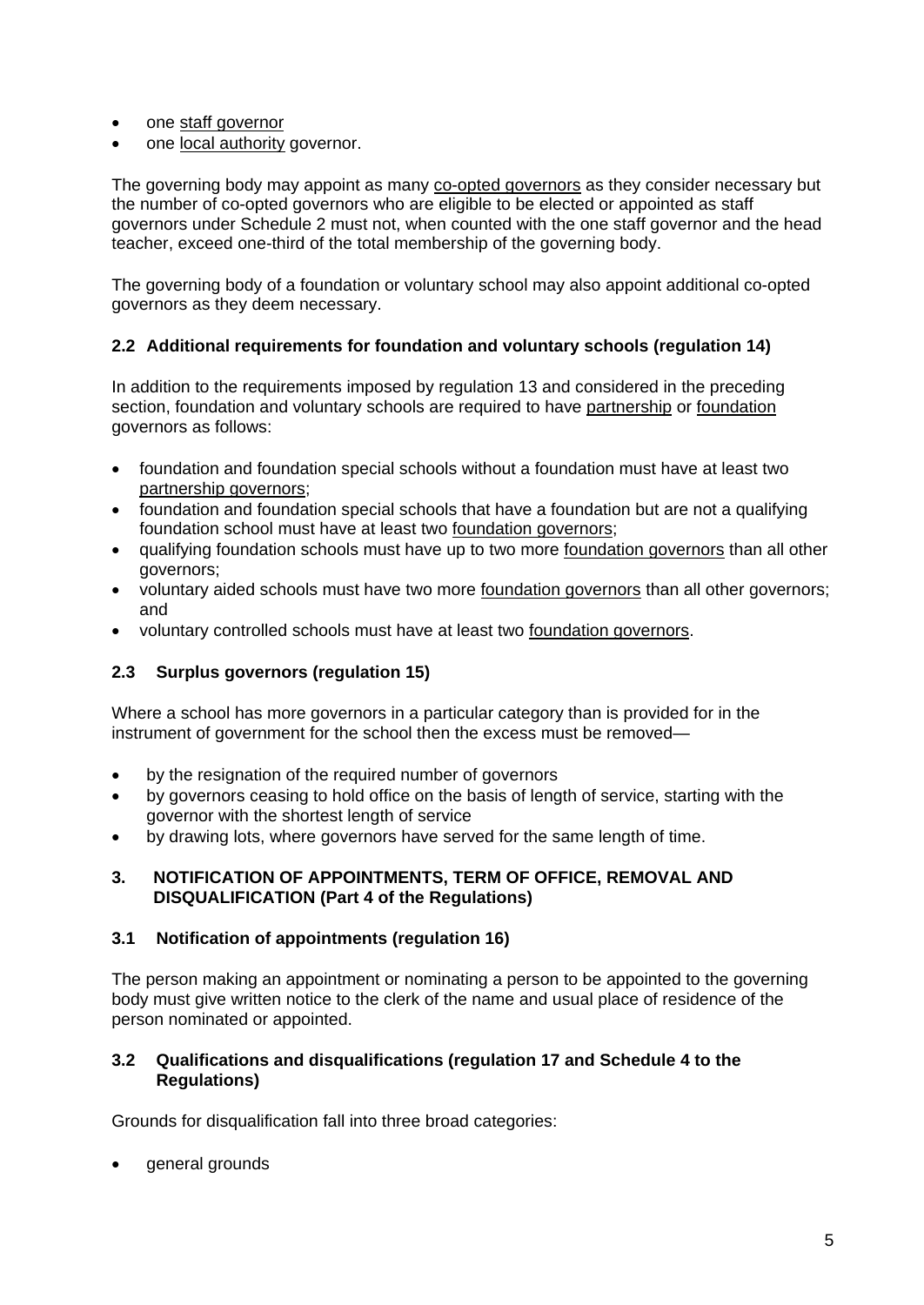- grounds that apply to particular categories of governor
- grounds that arise because of particular failings or actions on the part of the governor.

All the grounds for disqualification apply also to associate members except that associate members can be registered pupils at the school and can be under 18.

### 3.2.1 General grounds :

Registered pupils cannot be governors.

A governor must be aged 18 or over at the time of election or appointment.

A person cannot hold more than one governor post at the same school at the same time.

### 3.2.2 Grounds that apply to particular categories of governor :

A person is disqualified from being a <u>parent governor</u> if they are an elected member of the LA or paid to work at the school for more than 500 hours (i.e. for more than one-third of the hours of a full-time equivalent) in any consecutive twelve month period (at the time of election or appointment).

A person is disqualified from being a local authority governor if they are eligible to be a staff governor.

A person is disqualified from being a <u>partnership governor</u> if they are -

- a parent of a registered pupil at the school
- eligible to be a staff governor at the school
- an elected member of the LA or
- employed by the local authority in connection with its education functions.

### 3.2.3 Grounds that arise because of particular failings or actions on the part of the governor :

A person is disqualified from being a governor of a particular school if they have failed to attend the meetings of the governing body of that school for a continuous period of six months, beginning with the date of the first meeting they failed to attend, without the consent of the governing body. This does not apply to the <u>headteacher</u> or to <u>foundation governors</u> appointed by virtue of their office.

A foundation, local authority, co-opted or partnership governor at the school who is disqualified for failing to attend meetings is only disqualified from being a governor of any category at the school during the twelve month period starting on the date on which they were disqualified.

A person is disqualified from holding or continuing to hold office if that person:

- is the subject of a bankruptcy restrictions order or an interim order, debt relief restrictions order, an interim debt relief restrictions order or their estate has been sequestrated and the sequestration has not been discharged, annulled or reduced
- is subject to a disqualification order or disqualification undertaking under the Company Directors Disqualification Act 1986, a disqualification order under Part 2 of the Companies (Northern Ireland) Order 1989, a disqualification undertaking accepted under the Company Directors Disqualification (Northern Ireland) Order 2002, or an order made under section 429(2)(b) of the Insolvency Act 1986 (failure to pay under county court administration order)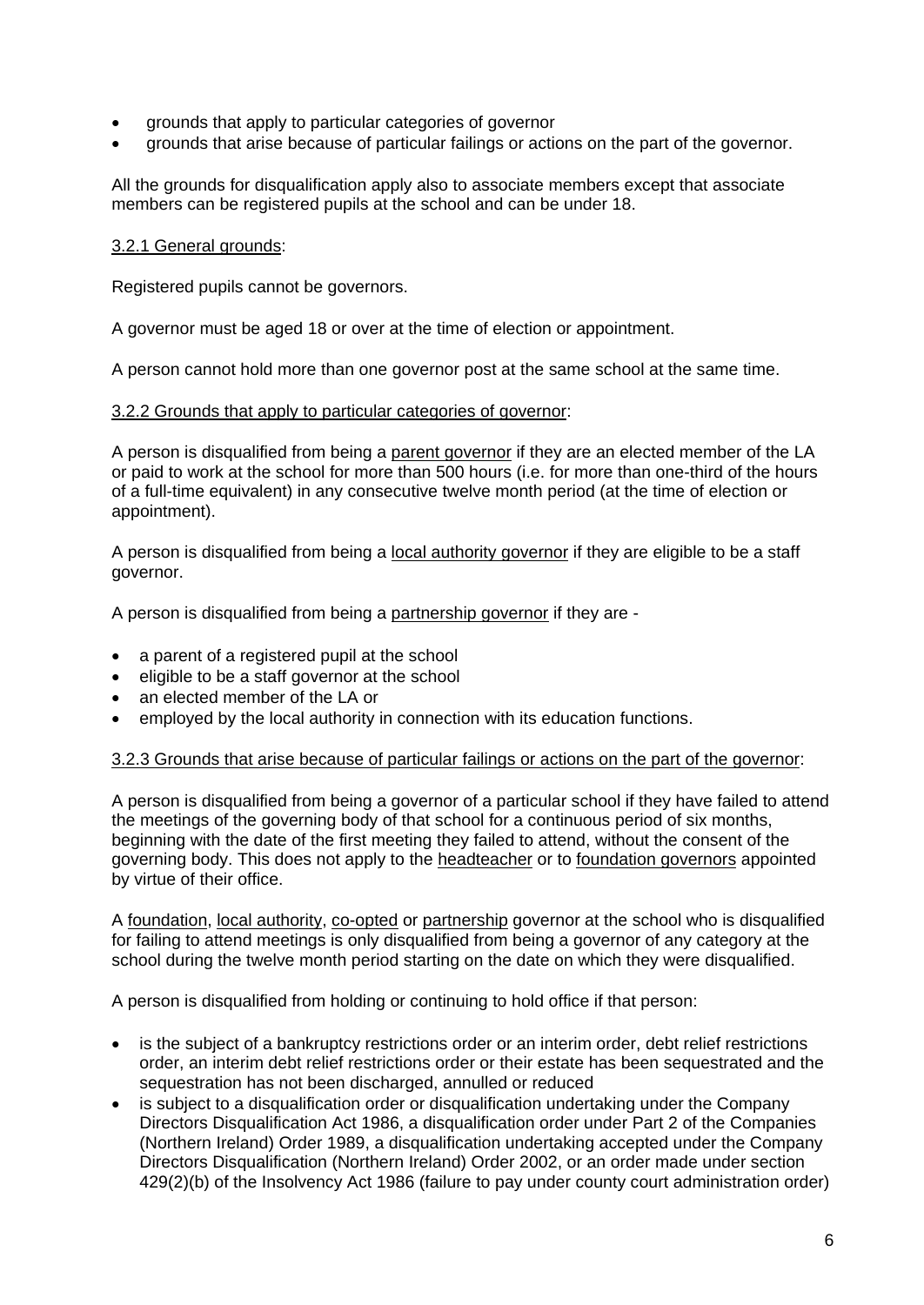- has been removed from the office of charity trustee or trustee for a charity by the Charity Commission or Commissioners or High Court on grounds of any misconduct or mismanagement**,** or under section 34 of the Charities and Trustee Investment (Scotland) Act 2005 from being concerned in the management or control of any body
- is included in the list of teachers or workers considered by the Secretary of State as unsuitable to work with children or young people
- is barred from any regulated activity relating to children
- is disqualified from working with children or from registering for childminding or providing day care
- is disqualified from being an independent school proprietor, teacher or employee by the Secretary of State
- has been sentenced to three months or more in prison (without the option of a fine) in the five years before becoming a governor or since becoming a governor
- has received a prison sentence of two years or more in the 20 years before becoming a governor
- has at any time received a prison sentence of five years or more
- has been fined for causing a nuisance or disturbance on school premises during the five years prior to or since appointment or election as a governor
- refuses a request by the clerk to make an application to the Criminal Records Bureau for a criminal records certificate.

# **3.3 Term of office (regulation 18)**

The term of office for all categories of governor is a fixed period of four years, but:

- a head teacher or an ex officio foundation governor stops being a governor when the position which entitles them to be a governor comes to an end
- an additional governor appointed under Part 4 of the Education and Inspections Act 2006 holds office for such period as the appointer determines up to four years
- the instrument of government may specify a shorter term of office (being at least a year) for a particular category of governor
- a substitute governor term of office is dependent on the return or replacement of the original governor.

A governor may be elected or appointed for a further term.

Associate members are appointed for a period of between one and four years, as determined by the governing body on appointment, and may be reappointed.

Any governor may at any time resign by giving written notice to the clerk. We recommend that the bodies responsible for elections and appointments make it clear to prospective governors that they can resign before their term of office ends, and that not being able to serve the full term should not discourage them from becoming a governor.

# **3.4 Removal of governors (regulations 20 - 24)**

Foundation governors may be removed from office by the person who appointed them. The appointer must give written notice of the removal to the clerk to the governing body and to the governor concerned.

The governing body may remove any ex officio foundation governor if requested by the person named in the instrument of government as the person entitled to make such a request. That person must give the clerk and the governor concerned written reasons for the request.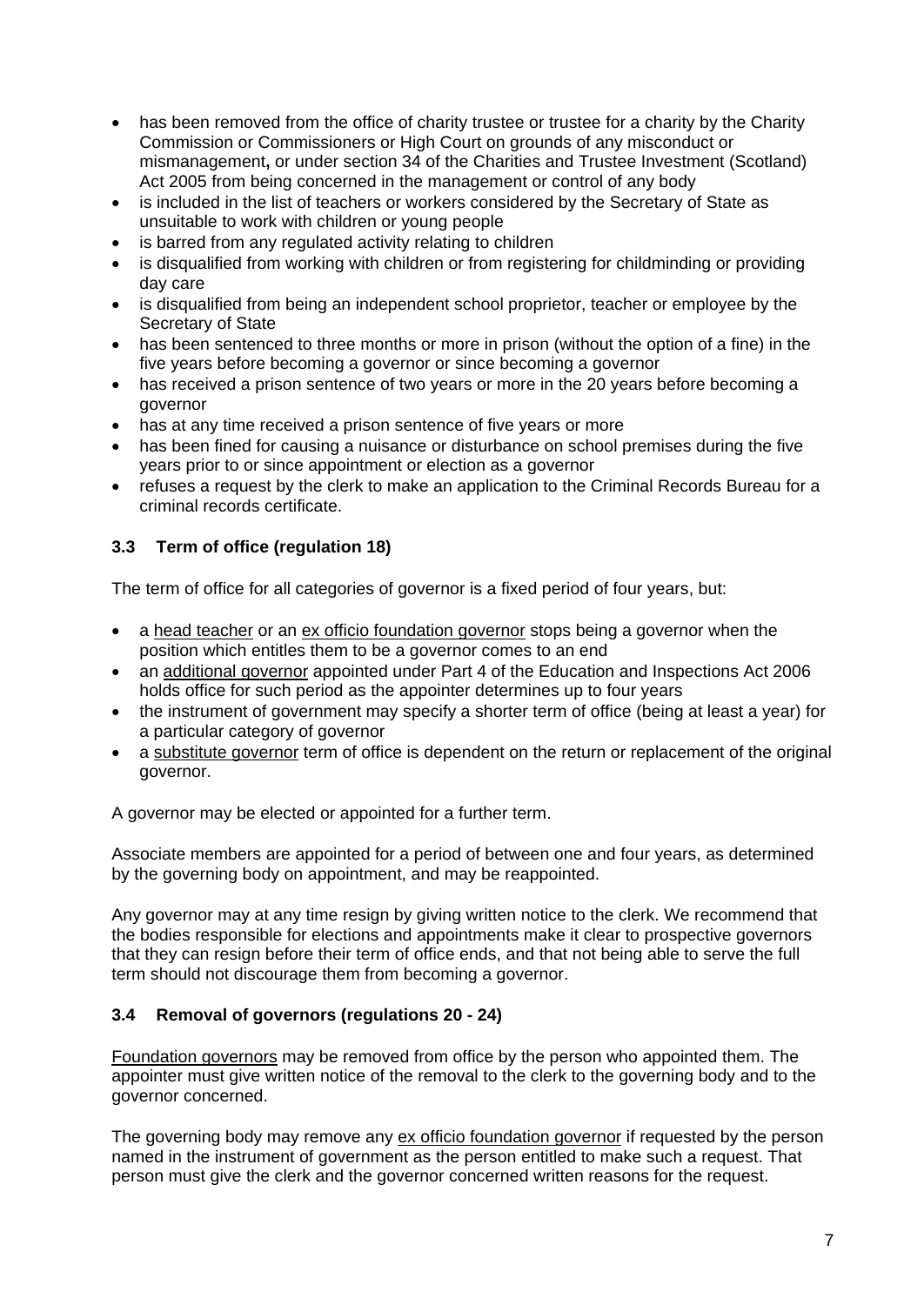Local authority governors may be removed from office by the local authority that nominated them. The local authority must give written notice of the removal to the clerk to the governing body and to the governor concerned.

The governing body may remove co-opted governors and partnership governors (for details see section 3.5)

The governing body may also remove an appointed, but not an elected, parent governor. (A parent governor is considered to be elected if they stood for election for parent governorship; whether or not a ballot took place is irrelevant for this purpose).

The governing body may not remove any staff governor.

## **3.5 Procedure for removal of governors by the governing body (regulation 25)**

Removal by a governing body of a co-opted governor, partnership governor, ex officio foundation governor or appointed parent governor is effected by resolution of the governing body but only if:

- the removal is confirmed by a resolution passed at a second meeting of the governing body not less than 14 days after the first meeting
- the removal of the governor has been specified as an item on the agenda of both meetings, and
- the following additional conditions are satisfied.

Where the governor concerned is an ex officio foundation governor, or is a partnership governor whose removal has been requested by nominating body, the additional condition is that the governing body consider the reasons for removal and gives the governor concerned the chance to respond.

Where the governor concerned is a co-opted governor, a partnership governor or an appointed parent governor, the governor proposing the removal must at the meeting give reasons for the proposal and the governor concerned must have the chance to respond.

# **4. INSTRUMENT OF GOVERNMENT (Part 5 regulations 26 - 31)**

Section 20 of the Education Act 2002 requires all maintained schools to have an instrument of government which determines the constitution of the school and other matters relating to the school. Part 5 of the Regulations makes provision regarding the contents and form of the instrument and the procedure for making and reviewing it.

#### **4.1 Contents and form (regulation 28)**

A model instrument of government is shown at Annex B. There are additional requirements for certain categories of school, which are highlighted in the Annex.

All instruments of government must include:

- the name and category of school
- the name of the governing body
- the categories of governor
- the number of governors in each category
- the total number of governors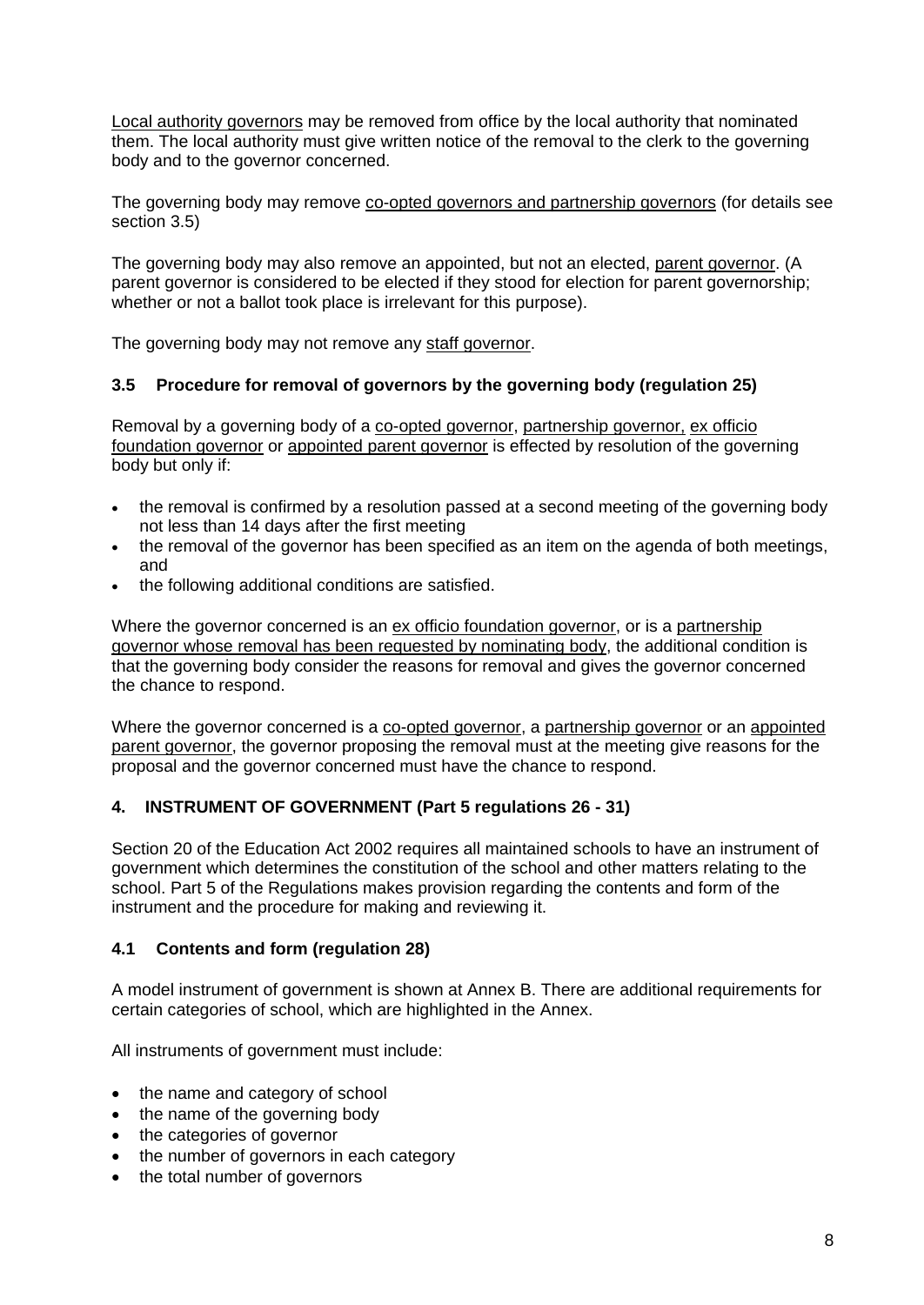- the term of office of any category of governor, if less than four years
- the date the instrument of government takes effect.

## **4.2 Making the instrument of government (regulation 29)**

The governing body prepare the draft instrument of government and submit it to the local authority to consider whether it complies with the relevant legal requirements.

If the local authority is not content with the draft instrument of government it must tell the governing body and give reasons. If it is not possible for the local authority and governing body to agree on a revised draft the local authority will produce a final draft for the school as they think fit, having regard to the category of school to which the school belongs, and make the instrument of government.

Extra requirements apply in the case of a school with foundation governors.

#### **4.3 Reviewing and varying the instrument of government (regulation 30)**

The governing body or local authority can review and vary the instrument of government at any time after it is made. In this event:

- each party should let the other know what item in the instrument of government they wish to vary and give reasons
- the other party should respond, with any objections and give reasons
- if there is disagreement, some other variation can be proposed by either party
- if the local authority is not content with the governing body's revised proposal, it should inform the governing body giving reasons, or propose their own variation giving reasons, and in each case give the governing body reasonable opportunity to reach an agreed revised draft between them
- once an agreement has been reached, the local authority can vary the instrument of government
- in the absence of an agreement, the local authority will vary the instrument of government as it thinks fit
- the varied instrument of government should record the date the variation takes effect.

#### **4.4 Copies of the instrument of governments of government (regulation 31)**

The local authority must supply a copy of the instrument of government, or a consolidated version where there has been a variation, to each member of the governing body (and the headteacher if they are not a governor).

#### **FURTHER SOURCES OF INFORMATION**

#### **Associated resources (external links)**

- [The School Governance \(Constitution\) \(England\) Regulations 2007](http://www.legislation.gov.uk/uksi/2007/957/contents/made)
- [The Education Act](http://www.legislation.gov.uk/ukpga/2002/32/contents) 2002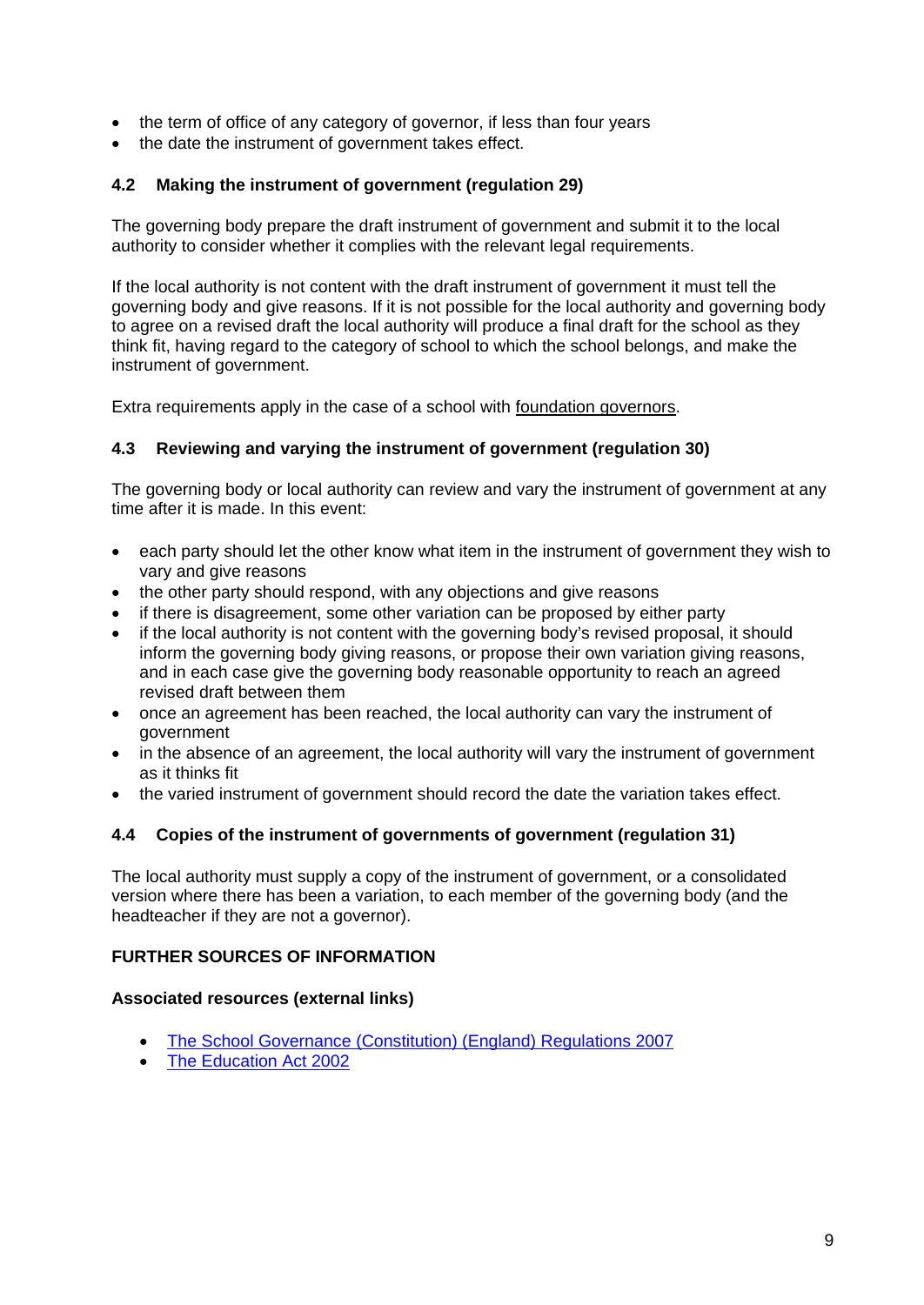## <span id="page-9-1"></span><span id="page-9-0"></span>**Annex A**

## **Constitution of governing bodies by category of governor**

|                                                                                    | Foundation/trust<br>governors                                                                         | Partnership<br>governors                        | Parent governors | Staff governors<br>(including<br>headteacher) | Local authority<br>governors | <b>Co-opted Governors</b>                                                                                                                                                       |
|------------------------------------------------------------------------------------|-------------------------------------------------------------------------------------------------------|-------------------------------------------------|------------------|-----------------------------------------------|------------------------------|---------------------------------------------------------------------------------------------------------------------------------------------------------------------------------|
| Community $^2$                                                                     | N/A                                                                                                   | N/A                                             | At least 2       | Headteacher + 1                               |                              | As determined by the GB and no<br>more than 1/3 where they are<br>also eligible to be elected as<br>staff governors when counted<br>with the staff governor and<br>headteacher. |
| Foundation with<br>no foundation <sup>3</sup>                                      | N/A                                                                                                   | At least 2 but<br>no more than<br>$\frac{1}{4}$ | At least 2       | Headteacher + 1                               |                              | As determined by the GB                                                                                                                                                         |
| Foundation with<br>a foundation<br>that appoints a<br>minority of the<br><b>GB</b> | At least 2 but no more<br>than $45%$                                                                  | N/A                                             | At least 2       | Headteacher + 1                               |                              | As determined by the GB                                                                                                                                                         |
| Qualifying<br>Foundation                                                           | <b>Overall control of</b><br>GB.<br>A majority of up to 2<br>over all other<br>categories of governor | N/A                                             | At least 2       | Headteacher + 1                               |                              | As determined by the GB                                                                                                                                                         |
| Voluntary<br>controlled                                                            | At least 2 but no more<br>than $1/4$                                                                  | N/A                                             | At least 2       | Headteacher + 1                               | -1                           | As determined by the GB                                                                                                                                                         |
| Voluntary aided                                                                    | <b>Overall control of</b><br>GB.<br>Majority of 2 over all<br>other categories of<br>governor         | N/A                                             | At least 2       | Headteacher + 1                               |                              | As determined by the GB                                                                                                                                                         |

 $\frac{2}{7}$  Including community special schools and maintained nursery schools

<sup>&</sup>lt;sup>3</sup> Including foundation special schools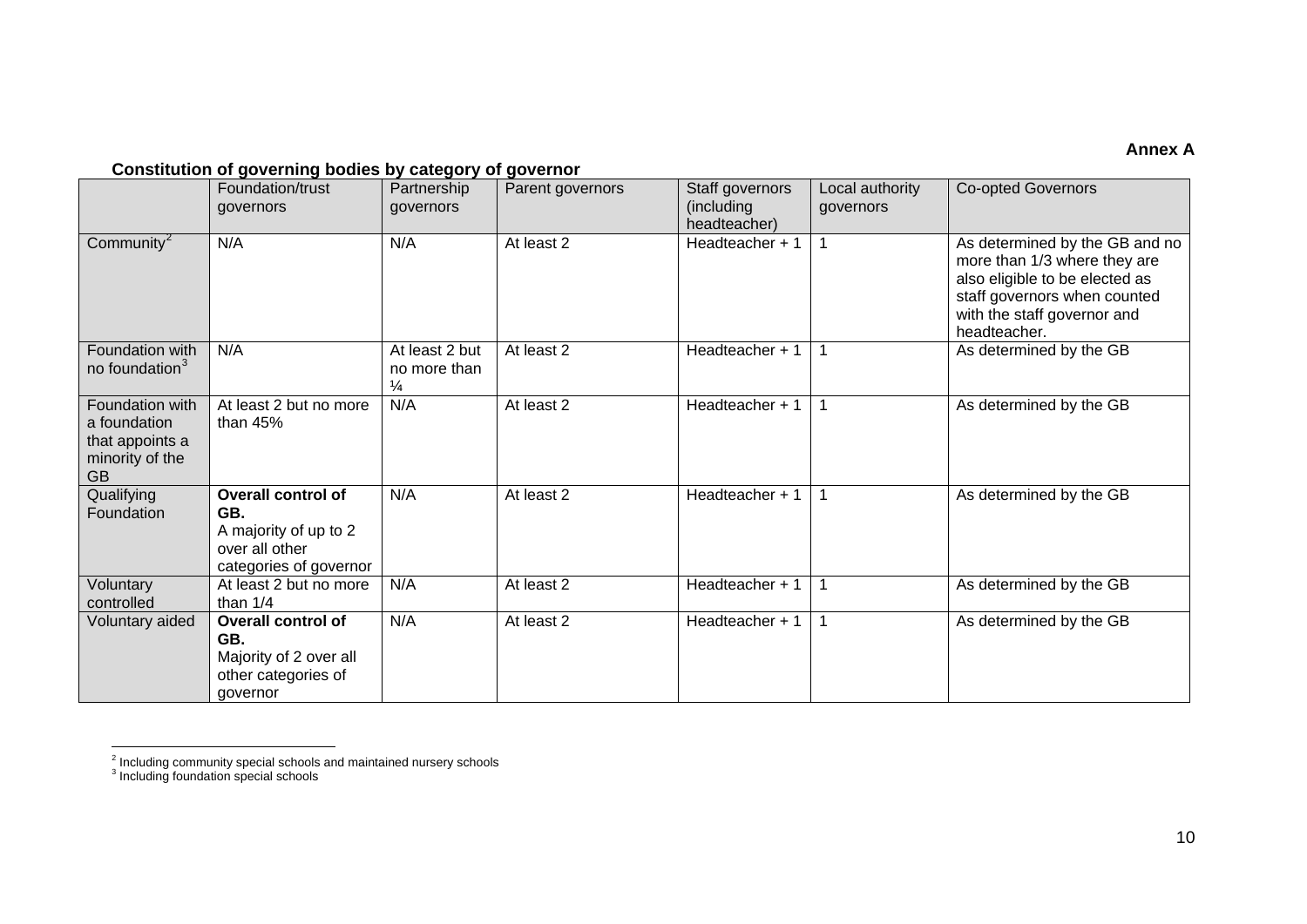#### **MODEL INSTRUMENT OF GOVERNMENT ANNEX B**

#### INSTRUMENT OF GOVERNMENT

- 1. The name of the school is…………………………………………………….
- 2. The school is a [*insert category*] school*.*
- VA, QF, VC, F Also [*If applicable*] whether the school has a foundation, and whether the school is a qualifying foundation school.
	- 3. The name of the governing body is "The governing body of…………………….." *[insert the name of the school as set out in paragraph 1. above]*.
	- 4. The govern[i](#page-11-0)ng body shall consist of  $\cdot$ :
		- a. X parent governors
		- b. One LA governor
		- c. One staff governor
		- d. One headteacher

VA

F

VC

- e. X foundation governors [*at least two (but no more than 45%)*], *or*
	- e. X foundation governors [*must outnumber the other governors by two], or*
- QF e. X foundation governors [*must outnumber the other governors by up to two], or* 
	- e. X foundation governors [*at least two (but no more 1/4)]*
		- f. [*If applicable*] X co-opted governors
		- g. [*If applicable*] X partnership governors
	- 5. Total number of governors [………*including additional foundation governors where appropriate*].
	- 6. *[Applicable if the term of office of one or more categories of governor is shorter than four years*] The term of office of [*category of governor*] is *[insert period between one and four years*].
- VA, QF, VC, F 7. Set out the name of any foundation body or person entitled to appoint foundation governors. If this is more than one person set out the basis on which appointments are made.
- VA, QF, VC, F 8. *[where applicable]*
	- (a) the holder of the following office shall be a foundation governor ex officio:

*[name of office]*